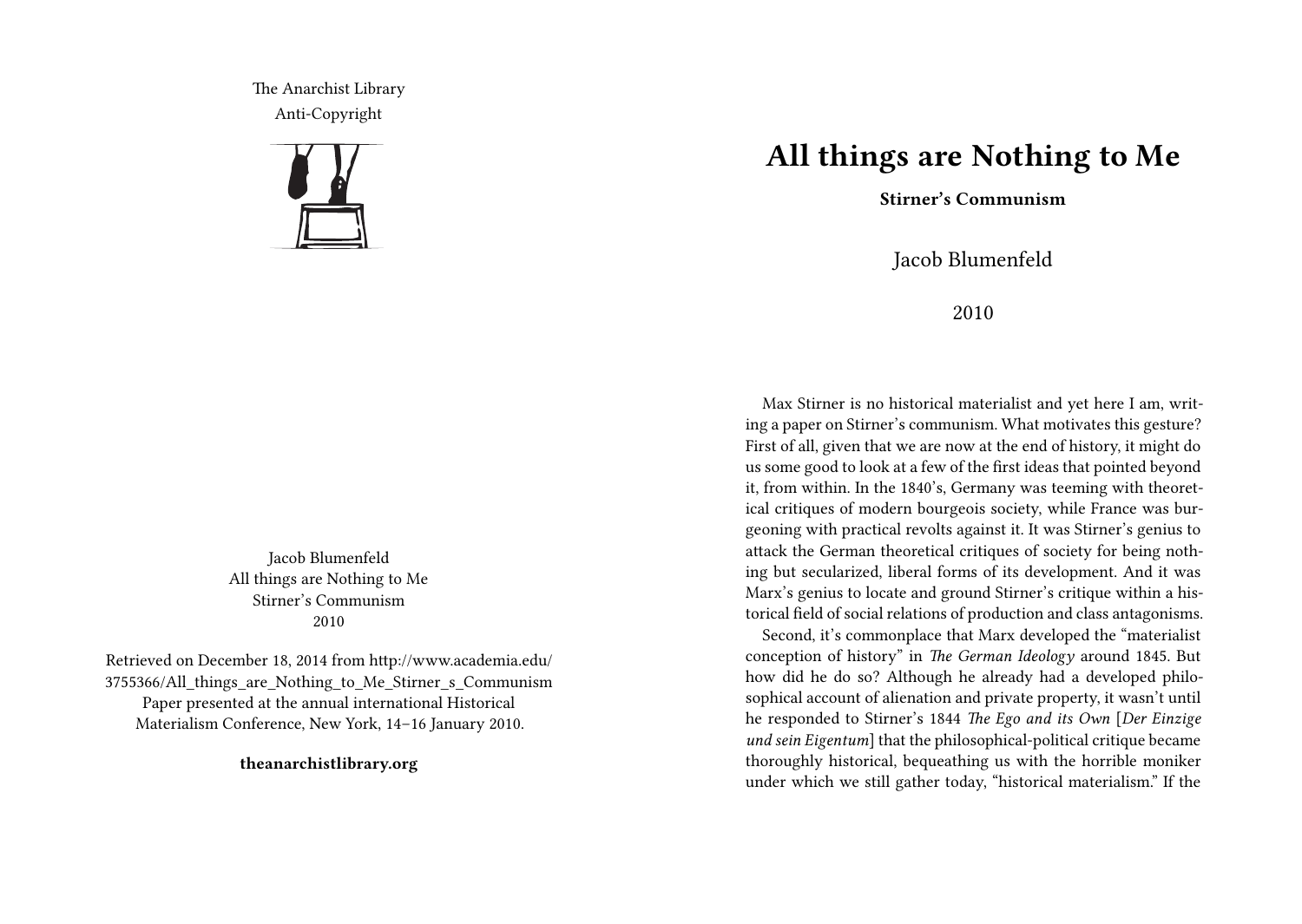reading of Stirner gave humanity the weapon of historical materialist critique, then what else can it give us today? Is there a way to read Stirner afresh, as Engels first did when he wrote to Marx on Nov 19th 1844, that: *"Clearly Stirner is the most talented, independent and hard-working of the 'Free', but for all that he tumbles out of idealistic into materialistic abstraction and ends up in limbo."* (Engels, 1982: 13)

What is this limbo that Stirner falls into? It is precisely the limbo between idealism and materialism, between heaven and earth/hell; Stirner's theory has finally escaped idealist presuppositions, but has not moved beyond idealist targets. In other words, Stirner starts with real individuals, but seeks to move forward through confronting idealist fantasies, through acts of theoretical combat, of demystifiying abstractions such as God, Man, State, Society, Morality, Justice, Labor, Equality, Freedom, Love, and Revolution. In one of his more spectacular moments, Stirner names the imperative of his egoism as "storming heaven" [*Himmelsstürmen*] which can only be finished with the "real, complete downfall of heaven." Even Satan was too narrow, for he focused solely on Earth. This technique he eventually calls, desecration.

Engels again: "This egoism is taken to such a pitch, it is so absurd and at the same time so self-aware, that it cannot maintain itself even for an instant in its one-sidedness, but must immediately change into communism. In the first place it's a simple matter to prove to Stirner that his egoistic man is bound to become communist out of sheer egoism. That's the way to answer the fellow." (1982: 12)

And so the response to Stirner, the majority of the manuscript of *The German Ideology* is an attempt to prove that egoism must immediately "change into communism", that "egoistic man" is bound to become "communist" out of egoism alone. But not only this. Engels: *"But we must also adopt such truth as there is in the principle. And it is certainly true that we must first make a cause our own, egoistic cause, before we can do anything to further it – and hence that*

Stirner, M. (1995) *T he Ego and Its Own*. edited by David Leopold. Cambridge, England: Cambridge University Press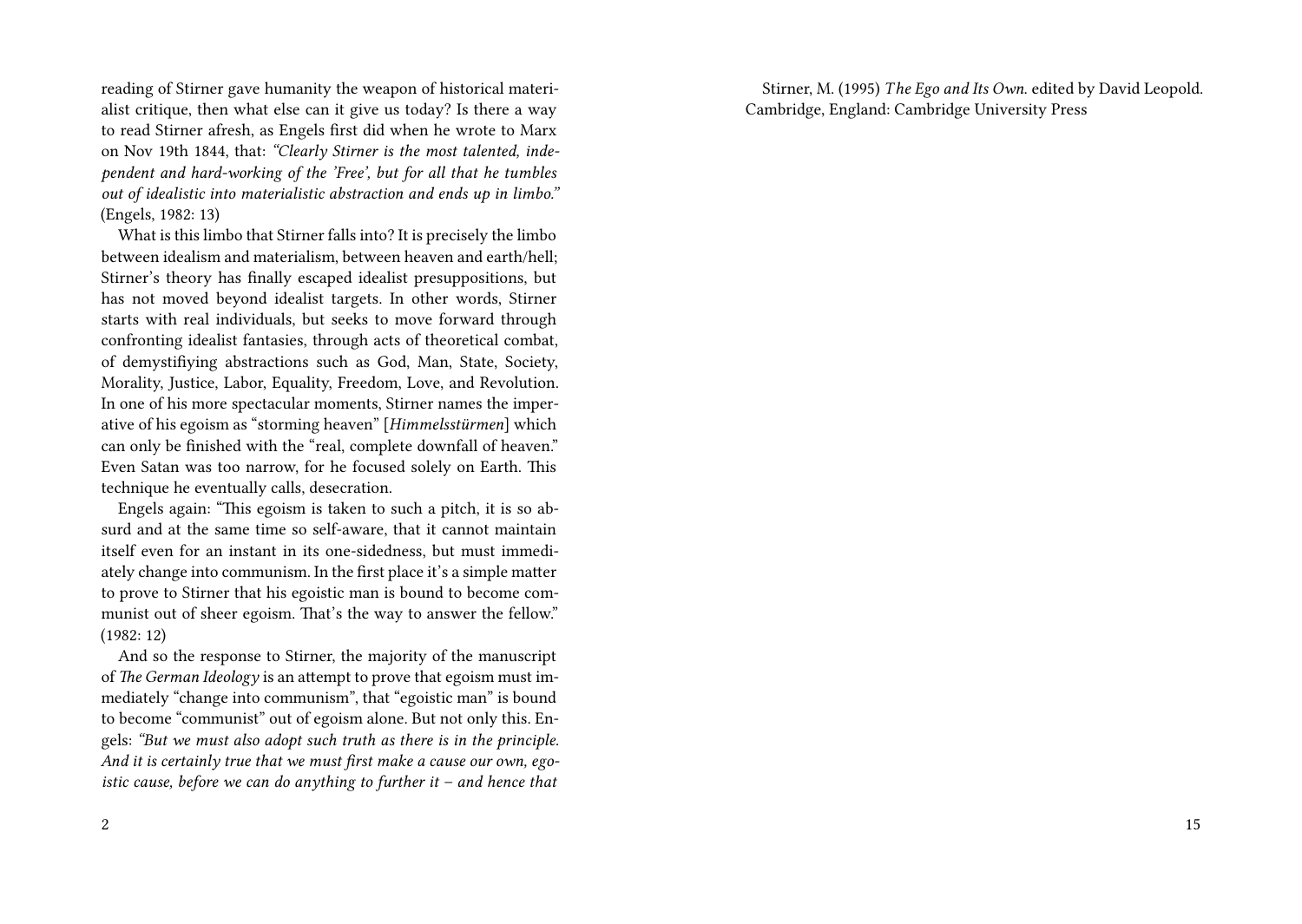my property and my creature; that is, I annihilate it, and form in its place the *Union of* Egos [*Verein von Egoisten*]." (1995, p. 161) Stirner's communist union, or commune, is not guaranteed to last though, especially if its form of organization pre-determines its content. He goes on: "The dissolution of society is intercourse or union. . . [But] if a union has crystallized into a society, it has ceased to be a union [*vereingun*]; for a union is an incessant self-uniting; if it has become a unitedness, come to a standstill, degenerated into a fixity; it is —*dead* as union, it is the corpse of the union or the coalition, it is—society, community." (1995, p. 271)

When society or community becomes the privileged form of the individual's self-relation, then the task of the unique is to desecrate the community as much as possible. Yes, capital desecrates the world, wastes and squanders it. But the unique doesn't retreat in the face of this, rather they outdesecrate, outwaste, and outown capital. The communist subject that is produced in such activity is not some Nietzschean *ubermensch*, but what Stirner calls an *Unmensch*, an *un-man*, one who's being is indifferent to the formal structures which seek to capture it, classify it, identify it, work it.

To conclude, I'll leave you with Stirner's ethical problem: "the question runs not how one can acquire life, but how one can squander it, enjoy it; or, not how one is to produce the true self in himself, but how one is to dissolve himself, to live himself out." (1995, p. 284) This is still our question today.

## **Bibliography**

Deleuze, G. (1983) *Nietzsche and Philosophy* translated by Hugh Tomlinson. New York, NY: Columbia University Press

Engels, F. (1982) 'Engels to Karl Marx, 19 November 1844' in *Karl Marx and Frederick Engels Collected Works 38* New York: International Publishes, 9-14

Marx, K. and Engels, F. (1975) "The German Ideology" in *Karl Marx and Frederick Engels Collected Works 5* New York: International Publishes, 19-585

*in this sense, irrespective of any eventual material aspirations, we are communists out of egoism also…"* (1982: 12) Not only does egoism lead to communism, but egoism is the *first cause of* communism, its ground and foundation, that "irrespective of any material aspirations" makes us communists. Again from Engels: *"We must take our departure from the Ego, the empirical, flesh-and-blood individual."* (1982:12)

This is what reading Stirner did to Engels. To Marx we're not so sure, since the letter in which he described his initial reaction has been lost. Whatever it made him feel at first, it eventually provoked a lengthy 400 page vitriolic response. I can go on about the monumental importance that reading Stirner was for Nietzsche, Emma Goldman, Jules Bonnot, Renzo Novatore, Carl Schmitt, Gustav Landauer, Victor Serge, Marcel Duchamp, and the Situationist International, but I won't. I recommend you all to follow through on it for yourselves. If nothing else, reading Stirner has historically been a source of reawakening the spirit of revolt that animates communist and anarchist critique, a source grounded not in any social cause or political ideal, but first of all in one's relationship to their own life.

Third, does the movement from left Hegelians through Stirner to Marx mimic the structure of bland critique implicit in the left today? The young Hegelians, the "Free", criticized bourgeois society for not living up to its ideal of *man*, of failing to bring justice,equality, freedom, blah blah blah to all who live within the modern state. They criticized governments, advocated for "social justice", wrote in newspapers and signed petitions. Are they not the cell form of the modern activist of today, the liberal/socialist/ democrat/critic who endlessly searches for the latest ideal to foreground the hypocrisy of the state? They both advocate for "people power", for self-managed "free states", for the triumph of a secular humanity against the backwardness of religion. Against this, Stirner attacks the foundations upon which such critiques stand, that is, the ideas of Man, State, Law, Justice, and Equality, Soci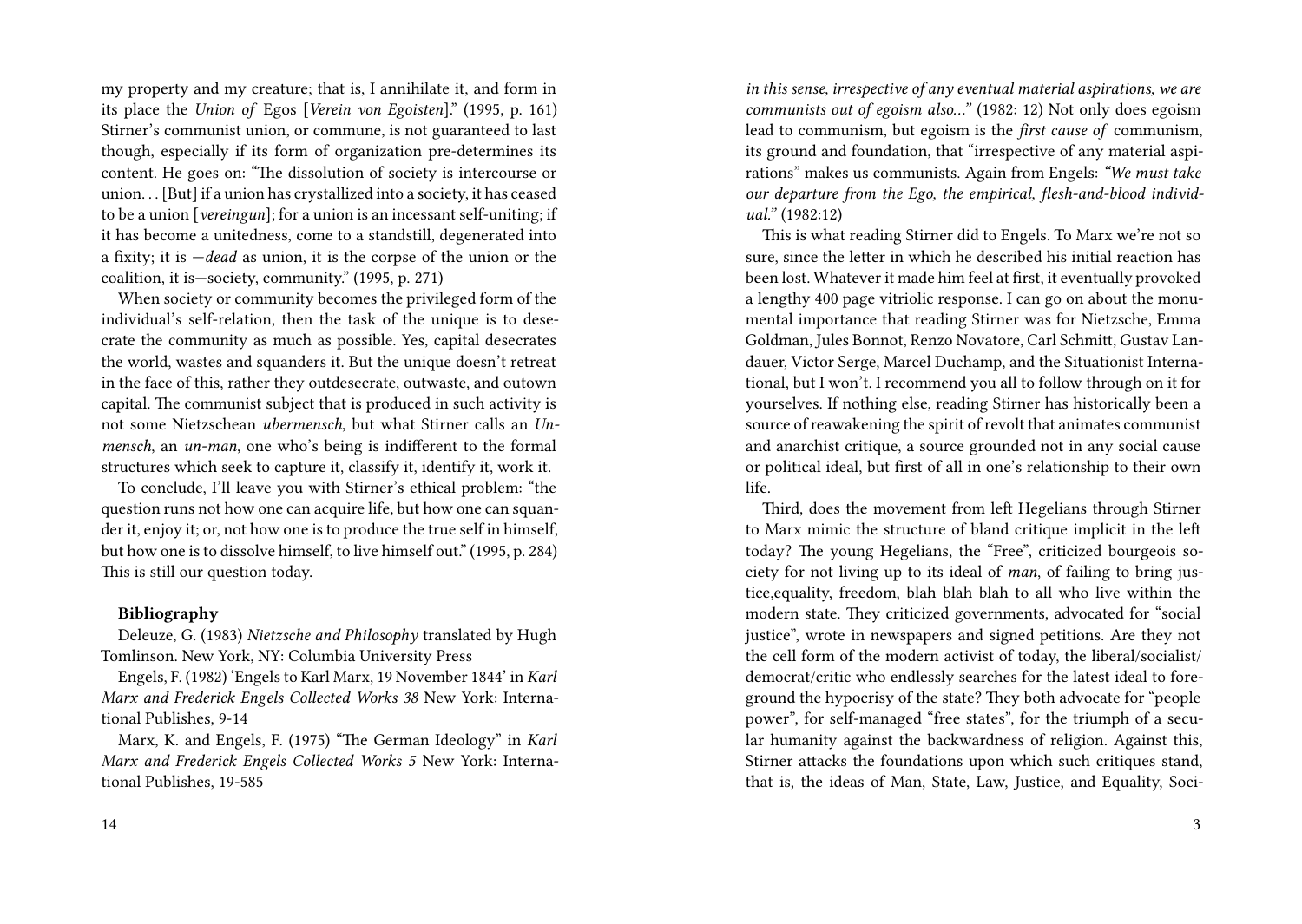ety and Freedom, arguing that all such values or ideas are *spooks* or abstractions that obfuscate one's own real condition, turning the ideal itself into the foundation of the material. Stirner's antimoral, anti-libertarian, anti-statist, anti-work critique ends up in a call for *insurrection* against revolution, for whereas "the Revolution aimed at new *arrangements*; insurrection leads us no longer to *let* ourselves be arranged." (Stirner, 1995: p. 279) Is this not the original form of the contemporary insurrectionary critique of liberal/ socialist activism? Does not the razor of insurrection cut through the crap of abstractions that litter the field of possibilities for the future, possibilities such as "participatory economics," "socialism for the 21st century,", "democracy-to-come," "self-management", "ecosocialism" etc.? Stirner sees no hope outside the negation of the present, the rendering of all things into nothing to me, the dissolution of the world as such. Only by patiently attending to each particular abstraction, and pulling at its roots, can something like a future be possible. For Stirner, all metaphysical roots lead back to the hyper-abstractions of God or State, Politics or Theology, or rather, to the original indistinction between the two. If anything remains separate from individuals, as Marx says, then alienation has not been overcome, and communism is still not achieved.

With the critical critics demolished, with the Left revealed as to its true function,what is left to be done? Marx's project in the mid 1840's is not to abandon Stirner's intervention and return to the pre-Stirnerian critiques of young Hegelians, but rather to materially ground the cause of the abstractions that Stirner fights against. One by one, Marx is able to locate the material, social relations that give birth to dominant abstractions of the day. Stirner's project is to trace modern liberal ideas to their dependence on God or State, and then to desecrate them completely, advocating for crime, the inhuman, and secession. Marx, on the other hand, situates Stirner's critique of everything within the orbit of private property or what eventually becomes the concept of *capital*. God and State, Equality and Freedom are all generated historically by the material rela-

Stirner's point is that this expropriation is not merely a tactic to respond to the contemporary capitalist mode of production; rather, *expropriation is internal to the logic of property as such*. Property is always being-expropriated, and so the goal should not be to give it up to some other body, some "democratically run" proprietor, but rather for all to be given the chance to expropriate for themselves.

Property is a relation, a certain manifestation of force that binds an object to an owner without it in turn determining the owner himself. Since property is not guaranteed by any authority, it is ultimately precarious, continuously at risk of escape. Property can be lost in two ways: it can either be taken by another (by one's power) or it can lose itself by transforming into something fixed, independent, solid, or sacred. If I don't keep guard over myself, what I consider *mine* can become *other*, it can become my owner.

Stirner: "I want only to be careful to secure my property to myself; and, in order to secure it, I continually take it back into myself, annihilate it in every movement toward independence and swallow it before it can fix itself and become a 'fixed idea' or a 'mania'." (1995, p. 128) If property becomes a *mania*, then it controls me, it determines me; it is not mine, but I am its. To test whether one *has* property or whether property *has them* is then the test of its abuse, violation, destruction. To destroy property is to reveal who is the true owner of it. When workers go on strike and destroy their own tools, when youth riot, burn their own neighborhoods and loot their own stores, when students occupy their own universities and render them inoperative, it is an assertion of ownership over the property in question, an assertion of power that validates the criteria of who and what rules. *If the thing cannot be nothing to me*, then it is not properly mine.

To make the world one's property cannot occur without the dissolution of the bourgeois state and civil society: Stirner: "We two, the state and I, are enemies. I, the egoist, have not at heart the welfare of this "human society," I sacrifice nothing to it, I only utilize it; but to be able to utilize it completely, I transform it rather into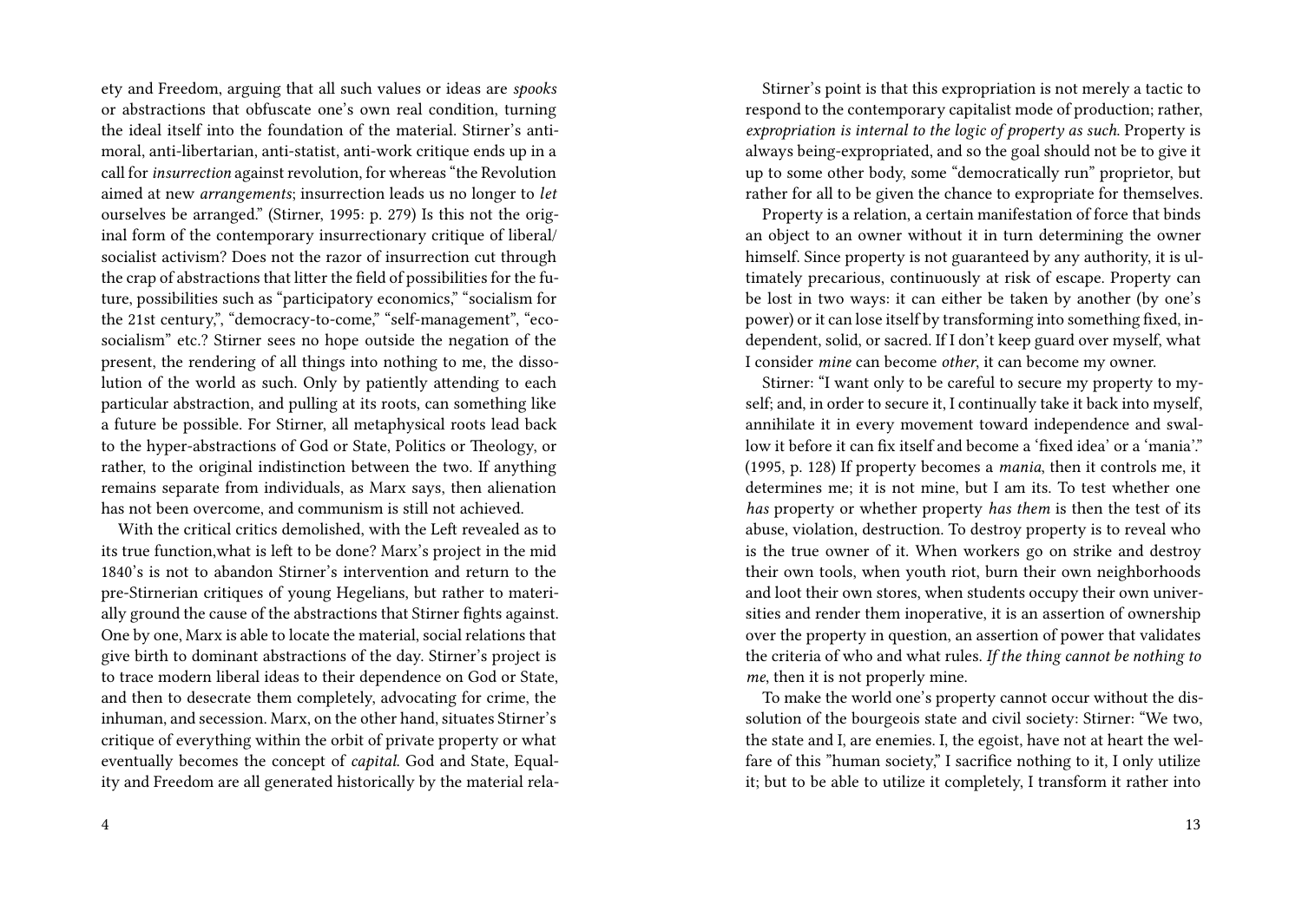purpose, destroy their independence, dissolve their substantiality, and (re)use them for something again, anything at all. This is the perpetual cycle of consumption and creation, the logic of use and abuse which Stirner will call *property* [*Eigentum*].

"What then is my property?" Stirner asks at one point. Answering himself, he says, "nothing but what is in my *power!* To what property am I entitled? To every property to which I – *empower myself* . . . I give myself the right of property in taking property to myself, or giving myself the proprietor's *power*, full power, empowerment."(1995, p. 227) Property is not itself the object which we own, although we speak of it that way. Property, more properly, is the quantity of *power* between the object or quality and myself. Property is *mine* insofar as power is mine.

Property is not a right, but an act of self-empowerment. It is always *self* -empowering because the power to appropriate is in *me*. I own my power as much as I own my property, but my power is a special property—it is the only one that is capable of *making property itself*. One can easily compare this with what Marx will call labor-*power*, that unique use-value whose use is in creating other use-values.

"Property," Stirner writes, "is the expression for *unlimited dominion* over somewhat (thing, beast, man) which 'I can judge and dispose of as seems good to me.' According to Roman law, indeed. *'jus utendi et abutendi re sua, quatenus juris ratio patitur'*, an exclusive and unlimited right; but property is conditioned by might." (1995, p. 223) Instead of seeing property as something constrained "within the law," he takes property *solely* as a relation of power *against the law*.

Property is simultaneously occupation, expropriation, and reappropriation; it is an activity, a deployment of force, and not a material good. "My property is not a thing, since this has an existence independent of me; only my might is my own. Not this tree, but my might or control over it, is what is mine." (1995, p. 245)

tions amongst humans in capitalist society. For Marx, these ideal abstractions come from the real abstraction of capital, the alienated form of human activity in the modern exchange society of commodity production which submits all content of human action to the form of labor directed towards value. Marx, in the *German Ideology*, paints Stirner as both a modern Don Quixote and a new Paul, a knight errant and a militant apostle against the old Gods, who however doesn't necessarily confront the material relations upon which such Gods are maintained. Stirner's unique individual, the *Einzige*, the ego who is able to fully develop their capacities, is only possible to Marx in fully developed communism, in which material relations are sutured to individual power, and not to the drive for valorization. Stirner's egoism is Marx's communism seen from the first person singular perspective. It is not the negation of the individual, but its realization. In response to Stirner in the *German Ideology* Marx writes (and notice the focus on individuals and individuality):

We have already shown above that the abolition of a state of affairs in which relations become independent of *individuals*, in which *individuality* is subservient to chance and the personal relations of *individuals* are subordinated to general class relations, etc. — that the abolition of this state of affairs is determined in the final analysis by the abolition of division of labour . . .

Within communist society, the only society in which the genuine and free development of *individuals* ceases to be a mere phrase, this development is determined precisely by the connection of individuals, a connection which consists partly in the economic prerequisites and partly in the necessary solidarity of the free development of all, and, finally, in the universal character of the activity of individuals on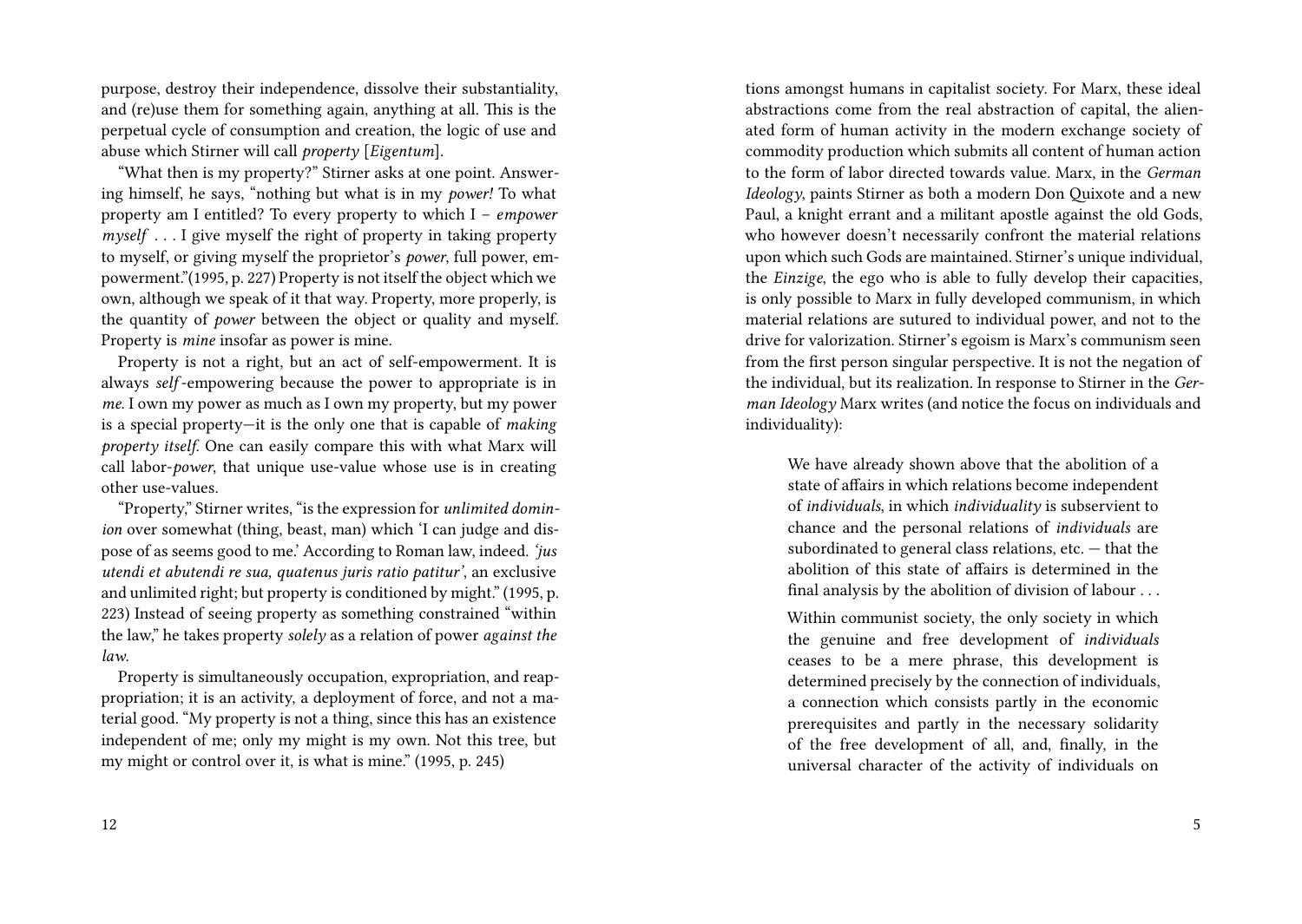the basis of the existing productive forces. (Marx and Engels, 1975: 438, 439. Emphasis mine)

Marx also ties Stirner's critique to the proletarian struggles that are already occurring in Western Europe. For Marx, criticism doesn't need to *represent* such struggles, but rather only *express* their target in the fullest way possible. This target, which Stirner theoretically clears the ground for, is capital, and the proletarian insurrections of the 1840's are all implicitly if not explicitly in line against it.

Is there a Marx of today, a critique which locates the insurrectionary response to the left in a global field of antagonism against the target of capital? I don't think so, but I guess that's why we're here now. Perhaps this is the need, to connect proletarian revolt to their object in a manner which explains the dynamics of capital and self, property and its negation.

With that said, I will now begin a brief introduction to Stirner's thought. First, through an analysis of the line in which he starts and ends his text, and second, with a discussion of his notion of ego, consumption and property.

*Ich hab' Mein Sach' auf Nicht gestellt*. All things are Nothing to Me. I have set my affair on nothing. I place my trust in Nothing. – That's how it begins, and follows,

What is not supposed to be my concern! First and foremost, the good cause, then God's cause, the cause of mankind, of truth, of freedom, of humanity, of justice; further, the cause of my people, my prince, my fatherland; finally, even the cause of Mind, and a thousand other causes. Only my cause is never to be my concern. *Shame on the egoist who thinks only of himself!*

…. and later….

sense of *that from which and into which creation creates*; in other words, presentation, appearance – labor. The name of this void from which our 'subjectivity' emerges is called *Ego* [*Ich*], or "I." The ego is not the name of the identity of consciousness with itself in self-consciousness, but rather the name of an operation that traverses an abyss.

Stirner is struggling with conceptualizing the uniqueness of the nothing, its singularity. As the nothingness into which all else can be consumed and dissolved, the nothing *stands apart* in its nothingness. As Alain Badiou says of the *void*, it is different in its indifference. As Marx says of the proletariat, its unique secret is to be the universal negation of society, the "I am nothing but must be everything."

Stirner writes: "When Fichte says, 'the ego is all,' this seems to harmonize perfectly with my thesis. But it is not that the ego *is* all, but the ego *destroys* all, and only the self-dissolving ego, the never-being ego, the— *finite* ego is really I. Fichte speaks of the 'absolute' ego, but I speak of me, the transitory ego." (1995, p. 163) Stirner's ego is always *in activity*, never a principle of justification or axiom of a system; it is not *one*, but rather only *named* as one by its uniqueness as such. By qualifying this account of the name ego/I, we come to a point at which we realize it's purely *functional* character.

This is the fundamental ambiguity around which Stirner's text revolves: what is the ego's self-relation? In Marx's terms, what is the proletariat's relation to labor? At different points in the text, the ego *posits* itself, *dissolves* itself, *consumes* itself, *creates* itself, *destroys* itself, *enjoys* itself, *swallows* itself, *empowers* itself, *reveals* itself, *uses* itself, *abuses* itself, *owns* itself. What exactly is going on here? Is the ego really anything at all? Is it 'acting'? Specifically, what does it mean to "consume oneself" and exist *only* in consuming, in which "consuming my presuppositions," I am? It seems as though consumption means to continually recycle the creations or posit-ions of myself *as* myself. To recycle them, is to abuse their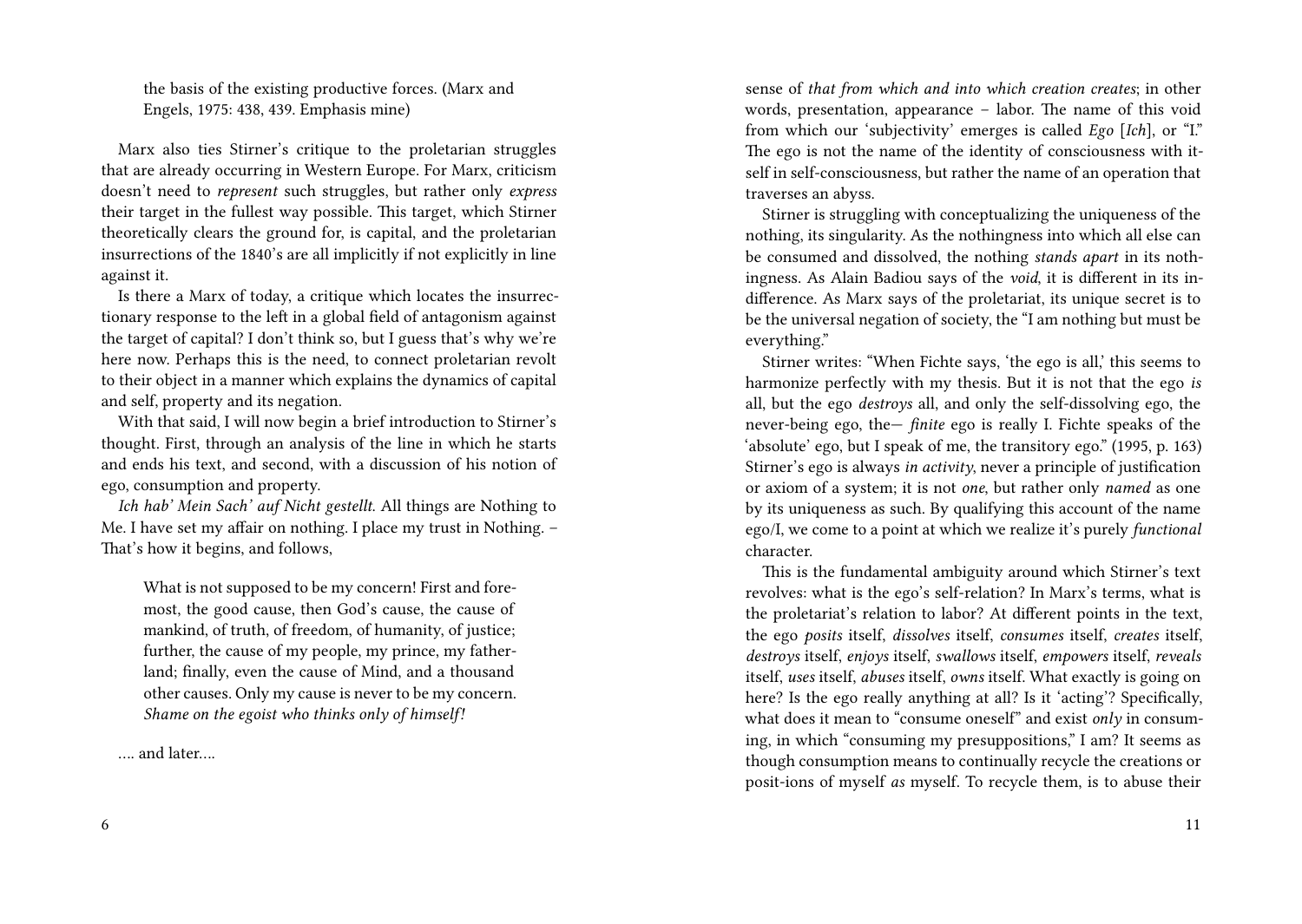*proprietor*, the owner, the ego consumes the dialectic itself into its own being, dissolving all ideas and objects into itself before they can escape again. This dissolution occurs in the ego, *as* the ego, for the ego too must be pure nothing so that it won't escape itself into something alienable. Deleuze writes: "The meaning of history and the dialectic together is not the realization of reason, freedom, or man as species, but nihilism, nothing but nihilism." (Deleuze, 1983: p. 161) If the dialectic is the correlate structure of the systematic logic of capital (a structure Marx outlines repeatedly in the *Grundrisse* and *Capital*), then what Stirner reveals for Marx is the nothingness of capital, its own particular nihilism. (We could cite Walter Benjamin with a similar insight, but that would take us too far afield.)

The difficulty we are coming across is that the nothingness of the ego which Stirner describes as the condition of the unique can be seen from a Marxian perspective as either a description of the essence of capital *or* a description of the essence of the proletariat – the class which has no particular qualities, but only the generic form of labor-power. How is this possible? Well, is it not so different a structure than Hegel's *Phenomenology of Spirit* or Marx's *Capital*? In the *Phenomenology*, the movement of Spirit can be seen either from the perspective of Substance or of Subject, and the "we" of the text is nothing but the mutual constitution of the two. In Marx's *Capital*, the structure of capitalism is seen from both the perspective of capital and labor, and capitalism is nothing but the mutually constitutive relation of the two. For Stirner, the movement is between the *ego* and its *own*, or better yet, the *unique* and its *properties*. Communism or Egoism is not the privileging of one side over the other, but the abolition of the separation between the two from within the negative potential of one. Subject negates and realizes substance, the unique negates and realizes property, the proletariat negates and realizes capital.

Back to the text. This nothingness is not be taken "in the sense of emptiness," Stirner remarks in his opening, but rather in the I am not nothing in the sense of emptiness, but I am the creative nothing, the nothing out of which I myself as creator create everything. (Stirner, 1995: p. 5)

We'll come back to this.

Stirner steals his first line "All Things Are Nothing to Me" from the first line of an 1806 poem by Goethe called VANITAS! VANITA-TUM VANITAS! It goes like this:

My trust in nothing now is placed/All things are Nothing to me So in the world true joy I taste,

Then he who would be a comrade of mine Must rattle his glass, and in chorus combine, Over these dregs of wine.

I placed my trust in gold and wealth,

But then I lost all joy and health,

Both here and there the money roll'd, And when I had it here, behold, From there had fled the gold!

I placed my trust in women next, But there in truth was sorely vex'd,

The False another portion sought, The True with tediousness were fraught, The Best could not be bought.

My trust in travels then I placed, And left my native land in haste.

But not a single thing seem'd good, The beds were bad, and strange the food, And I not understood.